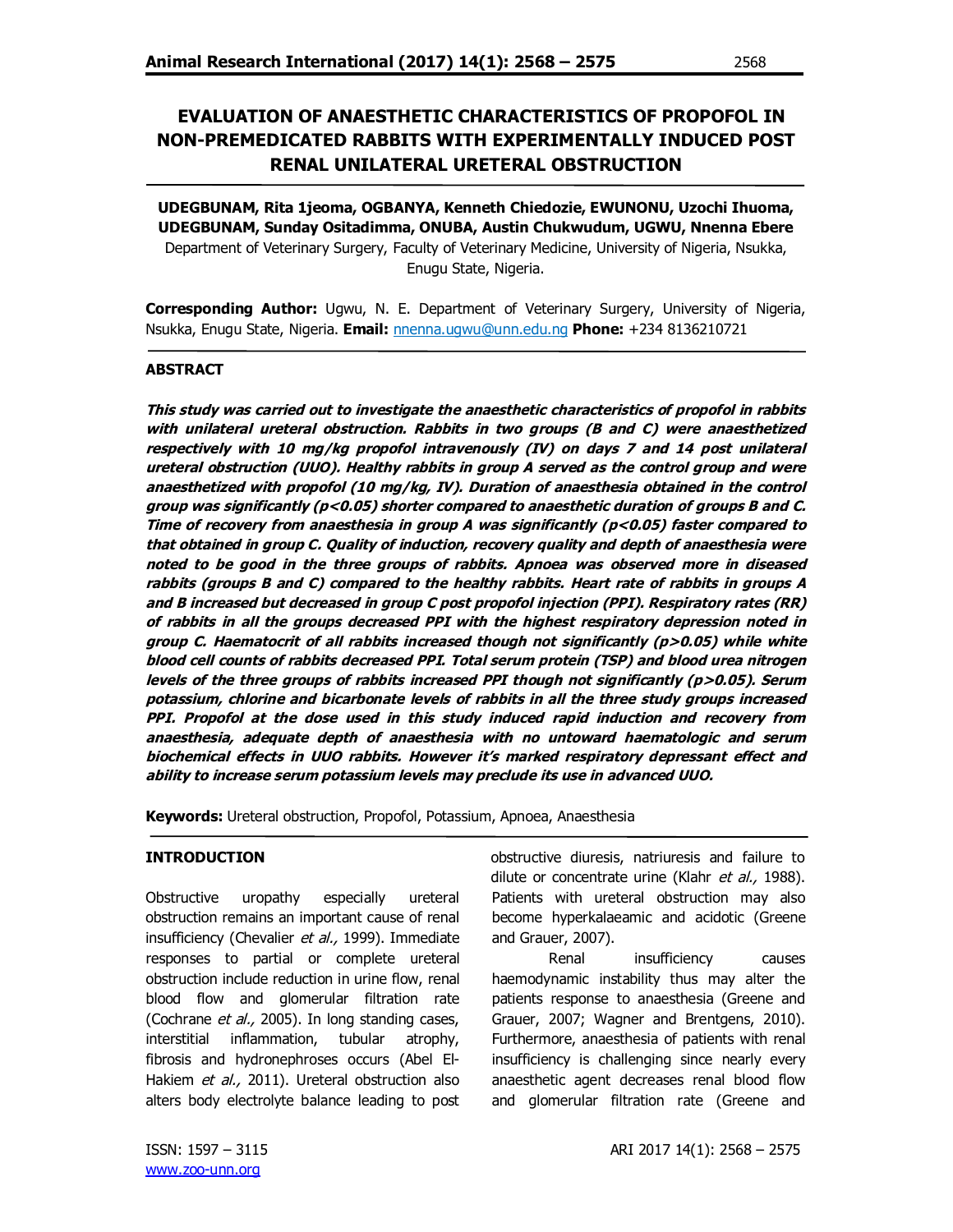Grauer, 2007; Weils, 2010). Invariably, the use of general anaesthetics that optimise cardiac output with minimal homeostatic alteration are recommended for these patients (Weils, 2010). According to Weils (2010), anaesthesia may be induced using injectable and inhalation agents. Injectable agents such as propofol and ketamine were recommended, while isoflurane and sevoflurane are preferred inhalation agents (Weils, 2010).

Propofol (2,6-di-isopropyl phenol) is an alkyl phenol derivative used in veterinary and human medical practice as a general anaesthetic agent (Morgan and Legge, 1989; Pottie and Dart, 2008). In veterinary practice, for example, propofol has been used as a sole anaesthetic or in combination with tranquilizers in dogs (Fonda, 1991; Kusters et al., 1998), goats (Prassinos et al., 2005) and rabbits (Mustola *et al.,* 2000, Allweiler *et al.,* 2010). Assessment of the suitability of propofol, thiopentone and ketamine for anaesthesia in New Zealand white rabbits showed that out of the three intravenous agents investigated, propofol seemed to be the best choice for rabbit anaesthesia (Mustola et al., 2000). The use of propofol for anaesthesia is characterised by rapid induction, satisfactory sedation with good haemodynamic stability (Weaver and Raptopoulous, 1990; Kojima et al., 2002). In humans, IcKx et al. (1998) reported that end stage renal disease had no impact on the pharmacokinetics of propofol making this drug a suitable choice in this disease state. Also, according to Martinez et al. (2013), propofol is safe for induction and maintenance of anaesthesia during kidney transplantation. Currently, no study has evaluated the use of propofol in animals with pre-existing ureteral obstruction, therefore the need for this study. This investigation specifically studied anaesthetic qualities of propofol in rabbits with UUO. Also studied after propofol injection were changes in the vital, haematologic and serum biochemical parameters of rabbits with preexisting UUO.

## **MATERIALS AND METHODS**

**Animals:** Experimental animals were eighteen (18) New Zealand white male rabbits weighing  $1.52 \pm 0.4$  kg. These rabbits were acclimatized for two weeks and housed in stainless steel cages in the animal house of the Department of Veterinary Surgery, University of Nigeria, Nsukka. Rabbits were fed with growers mash, fresh grass (Centrosima pubescens) and potato leaves. Water was given ad-libitum. Prior to the study, rabbits were assigned to 3 treatment groups, replicated thrice with two rabbits per replicate. The treatment groups were: Group A (control /healthy group), Group B (unilateral ureteral obstruction anaesthetized on day 7 post surgery and Group C (unilateral ureteral obstruction anaesthetized on day 14 post surgery).

**Unilateral Ureteral Obstruction:** The rabbits in groups B and C scheduled for unilateral ureteral obstruction (UUO) were placed on dorsal recumbency and shaved from the xiphoid region down to the pubic region. Surgical gauze soaked with 0.5 % chlorhexidine gluconate was used for antisepsis of the area shaved. The animals were then restrained using gauze strip and draped as described by (Knecht et al., 1987). Under xylazine hydrochloride (0.2 mg/kg) and ketamine hydrochloride (30 mg/kg) anaesthesia, a ventral midline incision was made 2 cm caudal to the xiphoid region down to 2 cm below the umbilicus cutting through the subcutis, muscle, peritoneum and into the abdomen to expose the right kidney. The ureter was ligated post renally using size 3/0 polyglycolic acid suture (vicryl). Thereafter, the peritoneum, subcutis and muscles were sutured with simple continuous pattern using size 2/0 chromic catgut suture. The skin was sutured with size 2/0 silk using simple interrupted suture pattern. After surgery, tramadol hydrochloride (10 mg/kg) was administered intramuscularly once daily for 3 days. Penicillin and streptomycin at the doses of 0.5 and 1 mg/kg body weight respectively were injected intramuscularly once daily for 5 days post surgery to all the groups.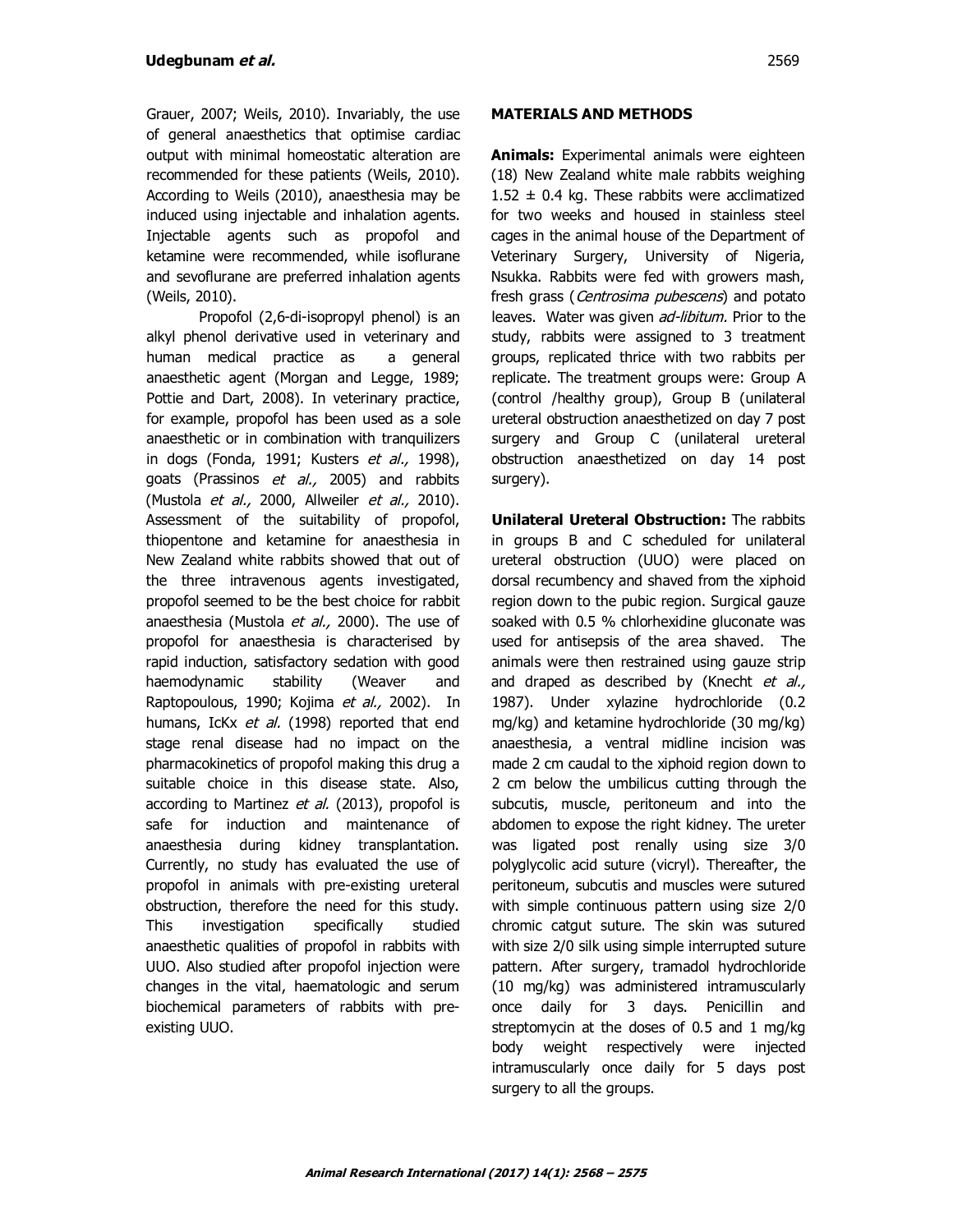## **Anaesthetic characteristics of propofol in rabbits with post renal unilateral ureteral** 2570 **obstruction**

**Propofol Anaesthesia:** The rabbits received no premedication and were not deprived of food and water prior to anaesthesia. The skin overlying the left jugular vein were shaved and prepared aseptically for venipuncture. In group B, on day 7 post UUO, anaesthesia was induced with propofol (10 mg/kg) administered intravenously, while rabbits in group C were anaesthetized on day 14 post UUO. Healthy rabbits (without UUO) in group A served as the control group and were anaesthetized with the same dose of propofol used for the UUO groups. Once the animals lost righting reflex, induction time (time from end of injection to onset of recumbency), duration of anaesthesia and time of recovery were determined. Depth of anaesthesia was assessed by blind endotracheal intubation (Prassinos et al., 2005) and pinna reflex testing (ear movement in response to pinching) (Borkowski et al., 1990).

Depth of anaesthesia was categorized as good, fair or poor using the criteria: Good easy tracheal intubation, no response to ear pinch, fair - reflex response to tracheal intubation, sluggish response to ear pinch and poor - inability to intubate trachea, brisk response to ear pinch.

**Induction quality scoring:** Qualities of induction were evaluated and scored good, fair or poor using the criteria described by Prassinos et al. (2005) thus: Good - smooth induction, rapidly assumes recumbency, no sign of excitement; fair - slightly prolonged, mild excitement and poor - obvious excitement, jumps and attempts to stand after recumbency.

**Recovery Quality Scoring:** Recovery qualities were evaluated and scored good, fair or poor using the criteria (modified) earlier described by Prassinos et al. (2005) thus: Good - smooth easy transition to alertness, stands in a reasonable amount of time and is able to walk with minimal ataxia; fair - transient excitement or whole body movements, some struggling, hyper-responsiveness that disappears once rabbit stands unassisted with moderate ataxia; and poor - stereotypical behaviour such as circling, premature attempts to stand, prolonged recovery. Furthermore, incidence of side effects

such as regurgitation, hypersalivation, tympany, apnoea (no spontaneous breathing for more than 20 seconds) and apneustic breathing were recorded.

**Haematology and Serum Biochemistry:** Blood was collected into plain and heparinized bottles 20 minutes post propofol injection for serology and haematology. Packed cell volume (PCV) and white blood cell counts were determined as described by Tvedten (1994) using heparinised blood. Serum was harvested from blood on clotting and used for serum biochemistry. Blood urea nitrogen was determined by the modified method of Berthelot-Searcy (Fawcett and Scott, 1960), while determination of total serum protein was performed according to the biuret method (Lubran, 1978).

**Serum Electrolytes Determination:** Serum sodium, chlorine, potassium and bicarbonate were also determined using commercial test kits (Randox). The assay procedures specified on the kits were strictly followed.

**Data Analysis:** Mean heart rate (HR) and respiratory rate (RR) of each group were compared with their respective pre-induction values using one way analysis of variance (ANOVA). Duncan multiple range test (DMRT) was used to separate variant mean. Mean total serum protein, blood urea nitrogen, white blood cell counts, haematocrit and serum electrolytes of the respective groups obtained after induction of anaesthesia were compared with their respective pre-induction values using ttest. Probability less than 0.05 were considered significant. Results obtained were summarized as mean  $\pm$  SEM.

## **RESULTS**

**Anaesthetic Indices:** The duration of anaesthesia obtained in the group A (control) was significantly shorter (p<0.05) compared to anaesthetic duration obtained after administering propofol to rabbits in groups B and C on days 7 and 14 post unilateral ureteral obstruction (UUO) (Table 1).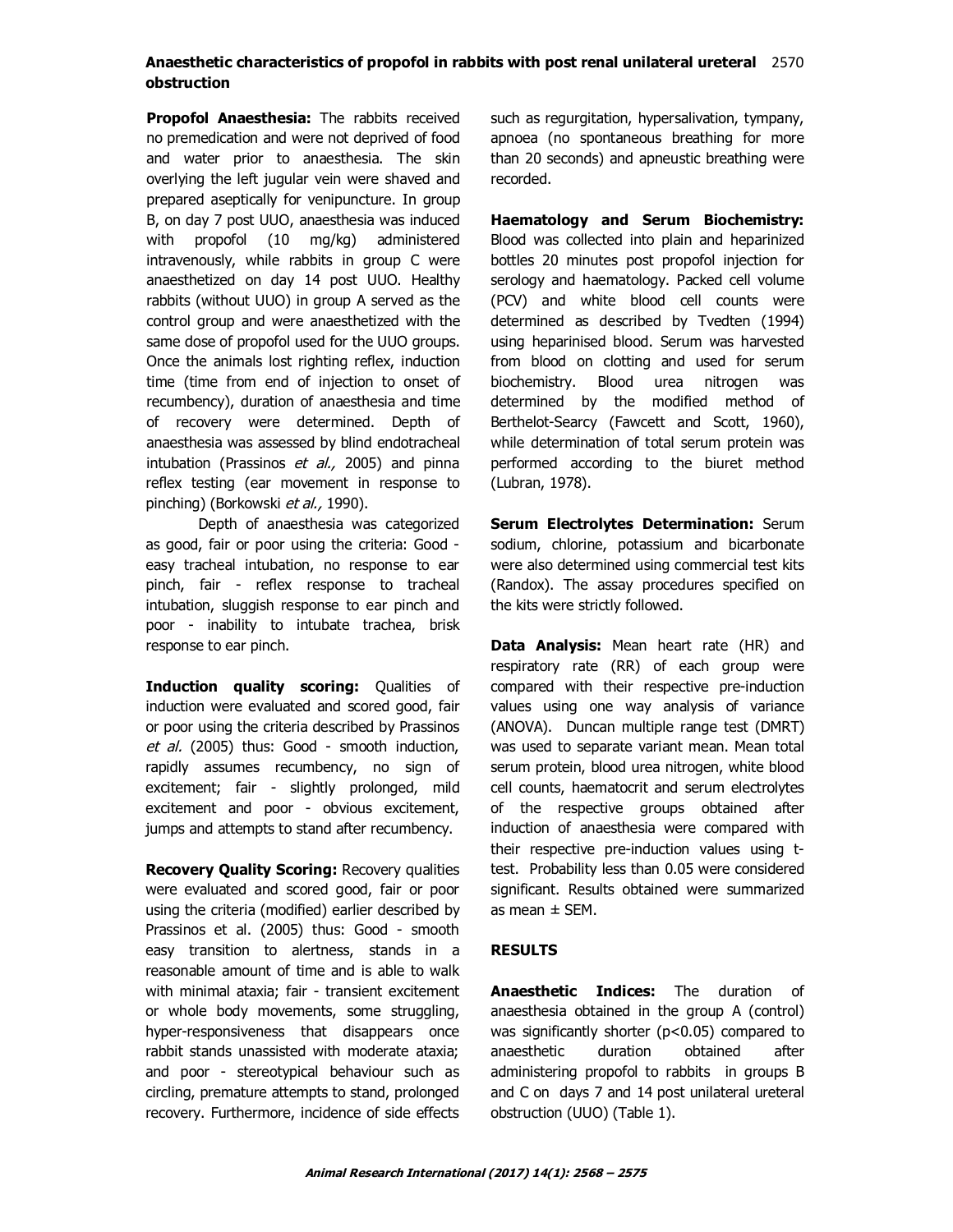| <b>Anaesthetic indices</b>        | <b>Group A</b>             | <b>Group B</b>        | Group C                |  |  |  |  |
|-----------------------------------|----------------------------|-----------------------|------------------------|--|--|--|--|
| Induction time (minutes)          | $0.0 \pm 0.0^{\circ}$      | $0.0 \pm 0.0^{\circ}$ | $0.0 \pm 0.0^{\circ}$  |  |  |  |  |
| Duration of anaesthesia (minutes) | $5.0 \pm 0.4^{\circ}$      | $9.0 \pm 0.4^b$       | $10.0 \pm 0.7^{\circ}$ |  |  |  |  |
| Time of recovery (minutes)        | $2.3 \pm 0.2$ <sup>a</sup> | $2.0 \pm 0.4^{ab}$    | $1.3 \pm 0.2^b$        |  |  |  |  |

**Table 1: Anaesthetic indices in rabbits with experimentally induced post renal unilateral ureteral obstruction after injection of propofol (10 mg/kg)**

Different superscript in a row indicates significant difference between group means ( $p$ <0.05)

Time of recovery from anaesthesia in control group was significantly faster  $(p<0.05)$ compared to recovery time obtained post propofol anaesthesia in rabbits anaesthetized on day 14 post UUO (group C).

**Quality of Anaesthesia:** Quality of induction, recovery quality and depth of anaesthesia were noted to be good in both healthy (group A) and obstructed rabbits (groups B and C). Apnoea and apneustic breathing occurred more in diseased rabbits (groups B and C) compared to the healthy rabbits. In the three groups, regurgitation, tympany and hypersalivation were not observed (Table 2).

**Vital Parameters:** The HR of rabbits in groups A and B increased, while the HR of rabbits in group C decreased post propofol injection (PPI). Comparison of mean HR of the groups with their respective pre-induction values (0 minute) showed that in groups A and B, HR obtained at 20, 30, 40 and 50 minutes PPI were significantly higher (p<0.05) than the 0 minute HR of the same group. In group C, HR of rabbits at 10, 30, 40 and 50 minutes PPI were significantly lower  $(p<0.05)$ ) than 0 minute HR of the same group (Table 3).

The RR of all rabbits in all the groups decreased at 10 minutes PPI with the highest respiratory depression recorded in group C. In group A, RR obtained at 20 minutes PPI was significantly lower ( $p$ <0.05) than 0 minutes RR of the same group. In group B, RR obtained at 10, 20, 30 and 50 minutes PPI were significantly lower (p<0.05) than 0 minute RR of the same group. In group C, RR of rabbits at 10, 20, 30 and 40 minutes PPI were significantly lower (p<0.05) than 0 minute RR of the same group (Table 4).

**Haematology, Serum Biochemistry and Electrolytes:** Haematocrit (HCT) of all groups increased though not significantly different (p>0.05), while WBC of the groups decreased PPI (Table 5). Total serum protein (TSP) and BUN levels of the three groups of rabbits increased PPI though not significantly different (p>0.05) (Table 6). Serum potassium, chlorine and bicarbonate levels of rabbits in all the three study groups increased PPI. Serum sodium level however increased in the control but decreased in the two groups (B and C) anaesthetized post UUO (Table 7).

## **DISCUSSION**

Propofol produces rapid onset of action, a short duration of anaesthesia and smooth recovery in rabbits (Aeschbacher and Webbs, 1993). These features of propofol were again observed in this study in both the healthy and diseased rabbits. More so, rapid recovery even in rabbits anaesthetized on day 14 post UUO suggests that use of propofol can be safely used for induction and maintenance during surgeries to relieve ureteral obstruction. Earlier, Ickx et al. (1998) had also reported that end stage renal disease had no impact on pharmacokinetics of propofol making it a suitable choice in patients with renal impairment. In this study also, evaluation of the anaesthetic quality of propofol showed that induction and recovery from anaesthesia were smooth and uneventful while adequate depth of anaesthesia was achieved in all the anaesthetized groups. Likewise, no excitement during induction and recovery as well as adequate depth for intubation was noted in a previous study in rabbits anaesthetized with propofol (Allweiler et al., 2010).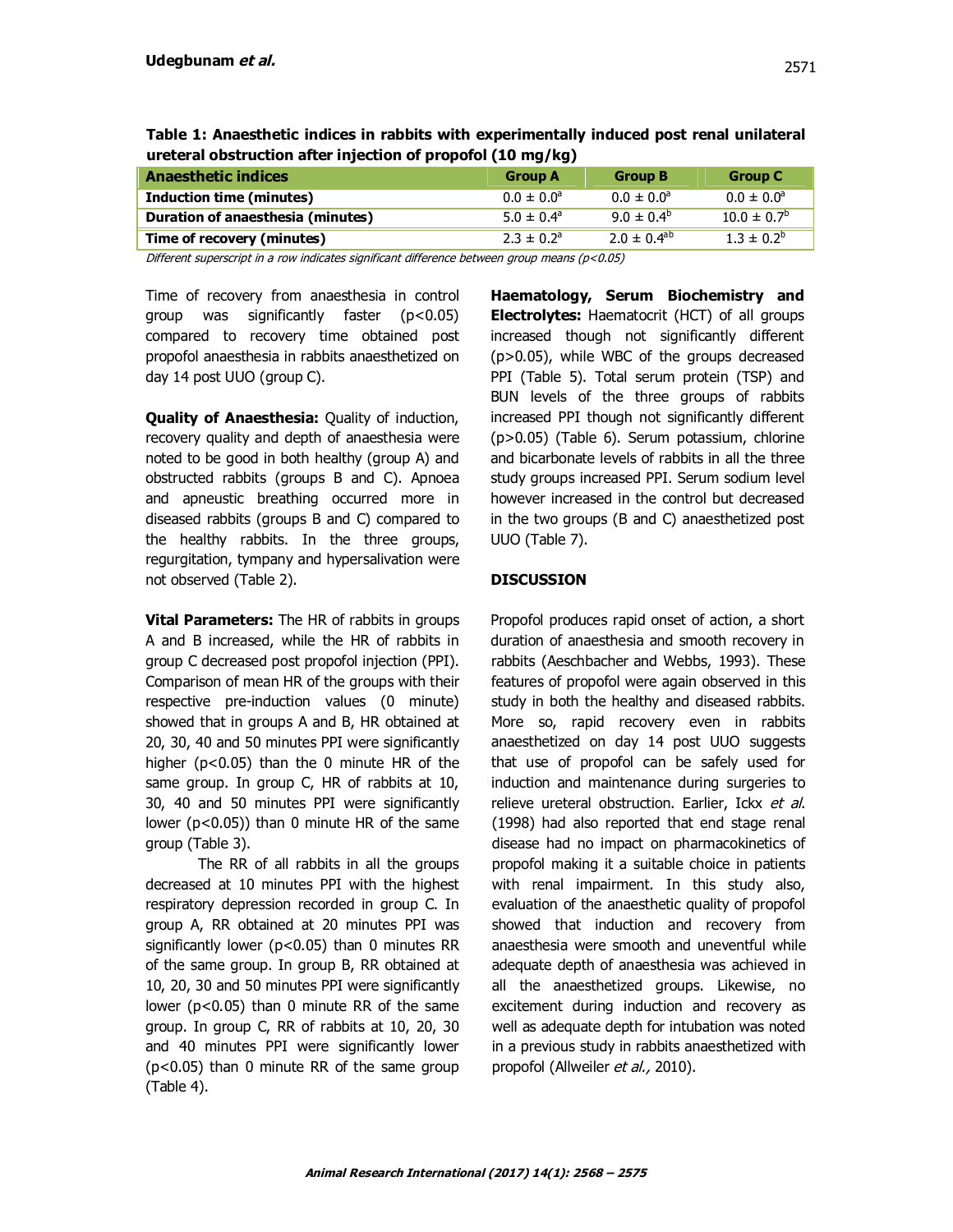#### **Anaesthetic characteristics of propofol in rabbits with post renal unilateral ureteral** 2570 **obstruction** 2572

**Table 2: Induction and recovery qualities and occurrence of side effects in rabbits with experimentally induced post renal unilateral ureteral obstruction induced with 10 mg/kg propofol** 

| <b>Anaesthetic indices</b>  | <b>Group A</b>     | <b>Group B</b>     | <b>Group C</b> |
|-----------------------------|--------------------|--------------------|----------------|
| <b>Quality of induction</b> | Good $(6)$         | Good $(6)$         | Good $(6)$     |
| <b>Recovery quality</b>     | Good $(6)$         | Good $(6)$         | Good $(6)$     |
| <b>Depth of Anaesthesia</b> | Good $(6)$         | Good (5), Fair (1) | Good $(6)$     |
| <b>Requrgitation</b>        | Good $(0)$         | Good $(0)$         | Good $(0)$     |
| <b>Hypersalivation</b>      | Good $(0)$         | Good $(0)$         | Good $(0)$     |
| <b>Tympany</b>              | Good $(0)$         | Good $(0)$         | Good $(0)$     |
| Apnoea                      | Good (5), Fair (1) | Good $(6)$         | Good $(6)$     |
| <b>Apneustic breathing</b>  | Good (5), Fair (1) | Good $(6)$         | Good $(6)$     |

Number in parenthesis = number of animals that responded to each anaesthetic index per treatment

## **Table 3: Heart rates of rabbits with experimentally induced post renal unilateral ureteral obstruction anaesthetized using 10 mg/kg propofol**

| <b>Groups</b>    | Time (minutes)               |                          |                         |                         |                               |                         |  |
|------------------|------------------------------|--------------------------|-------------------------|-------------------------|-------------------------------|-------------------------|--|
|                  |                              | 10                       | 20                      | 30                      | 40                            | 50                      |  |
| Control          | $176.0 \pm 1.0^{\circ}$      | $177.3 \pm 4.8^{\circ}$  | $192.3 \pm 6.1^{\circ}$ | $193.3 \pm 6.7^{\circ}$ | $193.3 \pm 6.7$ <sup>pc</sup> | $186.7 \pm 6.7^{\circ}$ |  |
| UUO <sub>7</sub> | $177.3 \pm 1.3^{\circ}$      | $190.7 \pm 0.1^{\circ}$  | $196.0 \pm 0.1^{\circ}$ | $200.2 \pm 0.4^{\circ}$ | $194.7 \pm 5.3^{\circ}$       | $200.2 \pm 0.1^{\circ}$ |  |
| <b>UUO 14</b>    | $197.3 \pm 2.7$ <sup>a</sup> | $185.3 \pm 12.7^{\circ}$ | $200.0 \pm 0.2^{ab}$    | $192.1 \pm 6.1^{\circ}$ | $180.1 \pm 0.1^{\circ}$       | $186.7 \pm 6.7^b$       |  |

Different superscript in a row indicates significant difference  $(p<0.05)$  between pre-induction mean values at 0 minutes and post induction values of the same group at  $10 - 50$  minutes

### **Table 4: Respiratory rates of rabbits with experimentally induced post renal unilateral ureteral obstruction anaesthetized using 10 mg/kg propofol**

| <b>Groups</b>    | Time (minutes)         |                         |                         |                         |                              |                                |  |
|------------------|------------------------|-------------------------|-------------------------|-------------------------|------------------------------|--------------------------------|--|
|                  |                        | 10                      | 20                      | 30                      | 40                           | 50                             |  |
| Control          | $44.0 \pm 1.3^{\circ}$ | $42.0 \pm 4.0^{\circ}$  | $45.0 \pm 6.9^{\circ}$  | $44.8 \pm 8.5^{\circ}$  | $44.0 \pm 12.2$ <sup>a</sup> | $47.5.0 \pm 17.3$ <sup>c</sup> |  |
| UUO <sub>7</sub> | $44.3 \pm 0.0^{\circ}$ | $25.3 \pm 32.4^{\circ}$ | $30.7 \pm 20.9^{\circ}$ | $40.5 \pm 8.5^{\circ}$  | 41.0 $\pm$ 8.3 <sup>c</sup>  | $41.0 \pm 12.0^c$              |  |
| <b>UUO 14</b>    | $47.3 \pm 6.7^{\circ}$ | $24.3 \pm 31.5^{\circ}$ | $42.0 \pm 8.0^b$        | $45.3 \pm 10.6^{\circ}$ | $42.7 \pm 11.6^c$            | $46.0 \pm 10.1^a$              |  |

Different superscript in a row indicates significant difference (p<0.05) between pre-induction mean values at 0 minutes and post induction values of the same group at  $10 - 50$  minutes

|                                                                                          |  |  |  | Table 5: Haematocrit (HCT) and white blood cell counts (WBC) of rabbits with experimentally |
|------------------------------------------------------------------------------------------|--|--|--|---------------------------------------------------------------------------------------------|
| induced post renal unilateral ureteral obstruction anaesthetized using 10 mg/kg propofol |  |  |  |                                                                                             |

| <b>Groups</b>    | HCT (%)                |                             | <b>WBC</b> $(10^3/\mu l)$ |                             |  |  |
|------------------|------------------------|-----------------------------|---------------------------|-----------------------------|--|--|
|                  | 0 minute               | 20 minutes                  | 0 minute                  | 20 minutes                  |  |  |
| Control          | $35.4 \pm 0.3^{\circ}$ | $36.2 \pm 1.0^{\circ}$      | $10.9 \pm 3.3^{\circ}$    | $10.6 \pm 2.1^b$            |  |  |
| UUO <sub>7</sub> | $33.0 \pm 1.7^{\circ}$ | $34.8 \pm 1.9^{\circ}$      | $11.2 \pm 8.5^{\circ}$    | $10.3 \pm 1.0^b$            |  |  |
| <b>UU0 14</b>    | $42.0 \pm 0.1^{\circ}$ | $42.8 \pm 1.3$ <sup>a</sup> | $11.1 \pm 4.8^{\circ}$    | $10.6 \pm 3.2$ <sup>a</sup> |  |  |

Different superscript in a row indicates significant difference  $(p<0.05)$  between pre-induction mean values at 0 minutes and post induction values of the same group at  $10 - 50$  minutes

|  |                                                                                          |  |  |  | Table 6: Serum total protein (STP) and blood urea nitrogen (BUN) of rabbits with experimentally |
|--|------------------------------------------------------------------------------------------|--|--|--|-------------------------------------------------------------------------------------------------|
|  | induced post renal unilateral ureteral obstruction anaesthetized using 10 mg/kg propofol |  |  |  |                                                                                                 |

| <b>Groups</b>    | TSP(g/dl)                  |                            | BUN (mg/dl)                |                        |  |
|------------------|----------------------------|----------------------------|----------------------------|------------------------|--|
|                  | 0 minute                   | 20 minutes                 | 0 minute                   | 20 minutes             |  |
| Control          | $7.9 \pm 0.2$ <sup>a</sup> | $8.5 \pm 0.8^{\circ}$      | $7.7 \pm 1.2$ <sup>a</sup> | $8.5 \pm 1.1^a$        |  |
| UUO <sub>7</sub> | $7.9 \pm 0.5^{\circ}$      | $8.7 \pm 0.7^{\circ}$      | $9.0 \pm 0.5^{\circ}$      | $10.4 \pm 1.5^{\circ}$ |  |
| <b>UUO 14</b>    | $8.1 \pm 0.6^{\circ}$      | $8.7 \pm 1.2$ <sup>a</sup> | $4.2 \pm 1.5^{\circ}$      | $5.4 \pm 2.0^{\circ}$  |  |

Different superscript in a row indicates significant difference (p<0.05) between pre-induction mean values at 0 minutes and post induction values of the same group at 10 – 50 minutes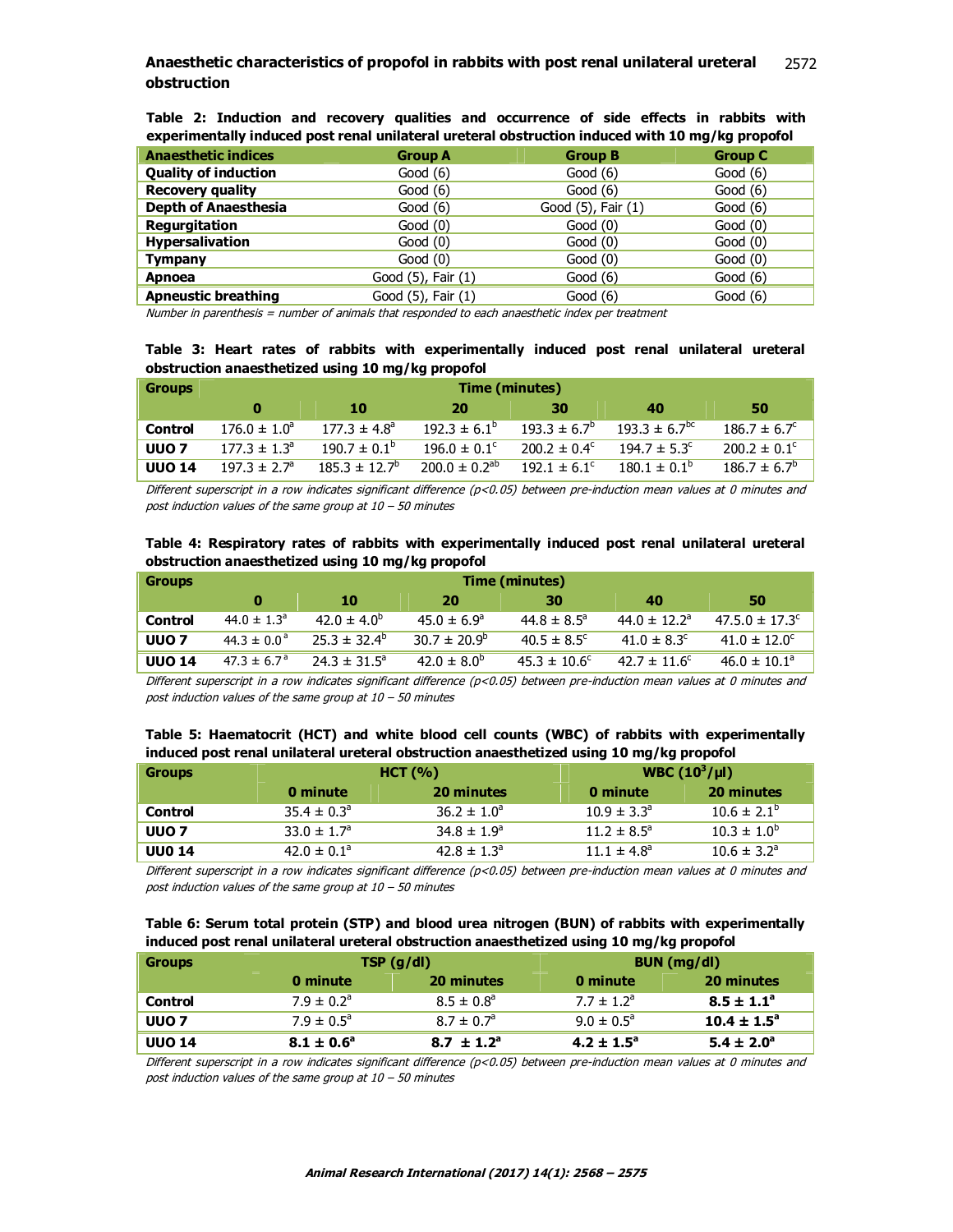| ureteral obstruction anaesthetized using 10 mg/kg proporol |                    |                              |                              |                             |                               |  |  |  |
|------------------------------------------------------------|--------------------|------------------------------|------------------------------|-----------------------------|-------------------------------|--|--|--|
| <b>Groups</b>                                              | Time in<br>minutes | <b>Potassium</b><br>(mmol/L) | <b>Sodium</b><br>(mmol/L)    | <b>Chlorine</b><br>(mmol/L) | <b>Bicarbonate</b><br>(mEq/L) |  |  |  |
| <b>Control</b>                                             | 0                  | $5.4 \pm 0.4^{\circ}$        | $234.9 \pm 1.8$ <sup>a</sup> | $117.2 \pm 1.0^a$           | $15.0 \pm 0.4^{\circ}$        |  |  |  |
|                                                            | 20                 | $9.4 \pm 2.3^{b}$            | $278.2 \pm 12.5^{\circ}$     | $132.7 \pm 10.0^{\circ}$    | $30.26 \pm 14.9^b$            |  |  |  |
| UUO <sub>7</sub>                                           | 0                  | $6.6 \pm 0.9^{\circ}$        | $271.1 \pm 4.2$ <sup>a</sup> | $118.2 \pm 6.1^{\circ}$     | $12.5 \pm 2.5^{\circ}$        |  |  |  |
|                                                            | 20                 | $6.8 \pm 0.4^{\circ}$        | $236.2 \pm 26.9^{\circ}$     | $126.2 \pm 3.7^{\circ}$     | $12.5 \pm 5.0^{\circ}$        |  |  |  |

 $265.9 \pm 16.4^a$ 

 $264.4 \pm 12.6^a$ 

**Table 7: Serum electrolytes of rabbits with experimentally induced post renal unilateral ureteral obstruction anaesthetized using 10 mg/kg propofol** 

Different superscript in a row indicates significant difference (p<0.05) between pre-induction mean values at 0 minutes and post induction values of the same group at 10 – 50 minutes

Propofol have been previously reported to cause an increase in HR followed by a phase of decline in un-premeditated dogs (Bayan et al., 2002; Guzel et al., 2006). In the course of this study, a similar cardiovascular effect of propofol was observed in the control rabbits and in rabbits anaesthetized on day 7 post UUO. On the contrary, instead of incremental change in heart rate PPI, heart rate of rabbits anaesthetized on day 14 post UUO decreased. An earlier study revealed that dogs that were acutely hypovolaemaic showed a significant decrease in blood pressure when propofol was used alone (Ilkiw et al., 1992). This report may explain the finding in this latter group of rabbits since these rabbits may be dehydrated as a result of the long standing duration of obstruction. The observed respiratory effects of propofol during this study in both the healthy and diseased rabbits were respiratory depression, apnoea and apneustic breathing. These are known adverse respiratory effects of propofol in animal species and man (Amarpal et al., 2002; Bayan et al., 2002). Worthy to note is the more pronounced depression of respiratory rate recorded in the group of rabbits anaesthetized on day 14 post UUO. This finding probably suggests an exacerbated sensitivity of the respiratory centre of this group of rabbits to propofol.

**UUO 14** 0 9.6  $\pm 1.6^{\circ}$ 

20  $10.1 \pm 0.5^a$ 

In this study, the haematocrit of rabbits increased in all study groups PPI, while the WBC decreased. Three previous studies showed that haematological parameters were within physiological limits during propofol anaesthesia in sheep (Brzeski *et al.*, 1994), reduced in the first 10 minutes of anaesthesia in ewes (Handel et al., 1991) and remained unchanged when used for seven consecutive days in dogs (Kwon et al., 1999). The finding of this present study is at variance with those of Handel et al. (1991) and Kwon et al. (1999) but similar to that of Brzeski et al. (1994).

 $134.9 \pm 1.6^a$ 

 $150.8 \pm 4.8$ <sup>b</sup>

Notable from this study is that similar haematological responses to propofol were obtained in the control rabbits and in those anaesthetized post UUO.

Immediate responses to partial or complete ureteral obstruction include reduction in urine flow, renal blood flow and glomerular filtration rate (Cochrane et al., 2005). Patients with ureteral obstruction may become hyperkalaeamic and acidotic (Greene and Grauer, 2007). Also, hyperkalaemia is a notable propofol-related infusion syndrome characterised by arrhythmia and metabolic acidosis (Mali et al., 2009; Mike, 2010; Lee et al., 2011). Thus, the implication of increased serum potassium concentration PPI as recorded in this study is that for UUO patients with preexisting hyperkalaemia and metabolic acidosis, use of propofol should be avoided.

**Conclusion:** Propofol at the dose used in this study demonstrated a high degree of predictability by inducing rapid induction and recovery from anaesthesia, adequate depth of anaesthesia with no untoward haematologic and serum biochemical effects. However, its marked respiratory depressant effect and ability to increase serum potassium levels may preclude its use in advanced UUO.

 $60.0 \pm 8.7$ <sup>a</sup>

 $67.5 \pm 11.5^a$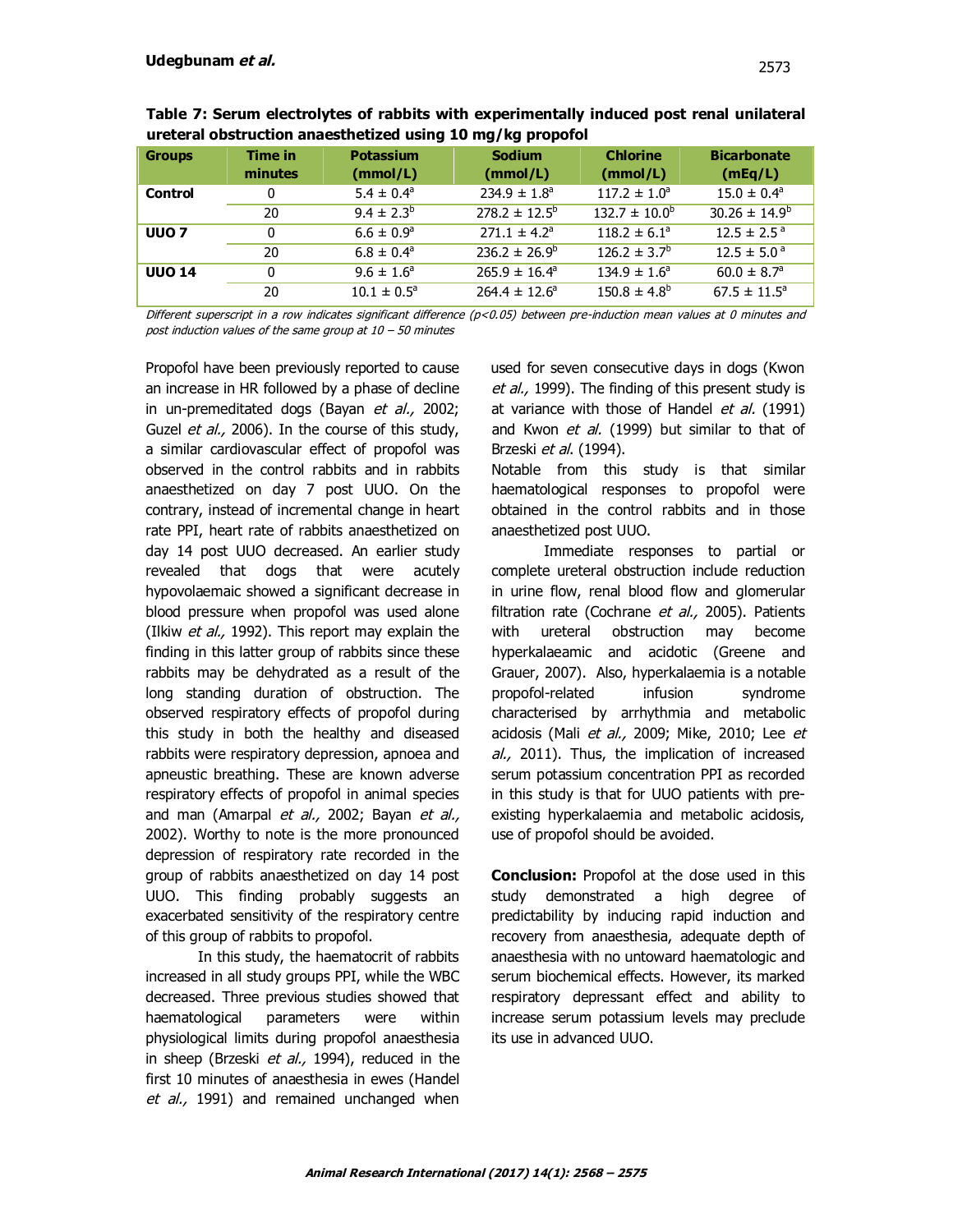## **REFERENCES**

- ABEL EL-HAKIEM, M. A. H., ABDELLAH, M. R., YOUSSEF, N. A., SALEL, A. S. and HASSANEIN, K .M. A. (2011). Effect of unilateral ureteral ligation on blood constituents, renal histopathology and ultrasonography in dogs. Journal of Animal and Veterinary Advances, 10(3):  $356 - 364.$
- AESCHBACHER, G. and WEBBS, A. I. (1993). Propofol in rabbits 2. Long term anaesthesia. Laboratory Animal Science, 43(4): 328 – 335.
- ALLWEILER, S., LEACH, M. C. and FLECKNELL, P. A. (2010). The use of propofol and sevoflurane for surgical anaesthesia in New Zealand white rabbits. Laboratory Animal, 44(2): 113 – 117.
- AMARPAL, P. J. P., KINJAVDEKAR, H., AITHAL, R., PATHAK, P. K. and SINGH, V. (2002). The arterial blood propofol concentration preventing movement in 50% of healthy women after skin incision. Anaesthesia and Analgesia, 85:  $414 - 419.$
- BAYAN, H., SARMA, K. K. and CHAKRAVARTY, P. (2002). Biochemical and haematological changes during propofol anaesthesia. Indian Journal of Vet Surgery, 23: 95 - 96.
- BORKOWSKI, G. L., DANNEMAN, P. J., RUSSEL, G. B. and LANG, C. M. (1990). An evaluation of three intravenous anaesthetic regimens in New Zealand rabbits. Laboratory Animal Science, 40:  $270 - 276.$
- BRZESKI, W., DEPTA, A., JALYNKSI, M. and CHYCZEWSKI, M. (1994). General anaesthesia in sheep with the use of diprivan-propofol. Medycyna Weterynnaryjna, 50: 215 – 217.
- CHEVALIER, R. L., KIM, A., THORNHILL, B. A. and WOLSTENHOLME, J. T. (1999). Recovery following relief of unilateral ureteral obstruction in neonatal rat. Kidney International, 55(3): 793 – 807.
- COCHRANE, A. L., KETT, M. M., SAMUEL, C. S., CAMPANALE, N. V., ANDERSON, W. P., HUME, D. A., LITTLE, M. H., BERTTRAM, J. F. and RICHARDO, S. D.

(2005). Renal structure and functional repair in a mouse model of reversal ureteral obstruction. Journal of the American Society of Nephrology, 16: 3623 – 3630.

- FAWCETT, J. K. and SCOTT, J. E. (1960). A rapid and precise method for the determination of urea. Journal of Clinical Pathology, 13: 156 – 159.
- FONDA, D. (1991). Continuous infusion of anaesthesia with propofol in dogs; clinically optimized dosages. Pages 159 – 161. *In: Proceedings of the 4<sup>th</sup>* International congress of Veterinary Anesthesia, Utrecht, Netherlands.
- GREENE, S. A. and GRAUER, G. F. (2007). Renal disease. Pages  $915 - 919$ . In: TRANQUILLI, W. J., THURMON, J. C. and GRIMM, K. A. (Eds.), Veterinary Anaesthesia and Analgesia 4<sup>th</sup> Edition, Blackwell, Iowa, USA.
- GUZEL, O., PERK, E. C. and DEVECIOGLU, Y. (2006). Electrocardiographic and oxygen saturation studies during propofol and etomidate anaesthesia in dogs. Indian Veterinary Journal, 83(3): 288 – 289.
- HANDEL, I. G., STADDON, G. E., WEAVER, B. M. Q., PEARSON, M. R. B. and CRUZ MADORRAN, J. I. (1991). Changes in packed cell volume during anaesthesia. Veterinary Anaesthesia and Analgesia, 18: 347 – 352.
- ICKX, B., COCKSHOTT, I. D., BARVAIS, L., BYTTEBIER, G., DE PAUW, L., VANDESTEENE, A. and D'HOLLANDER, A. A. (1998). Propofol infusion for induction and maintenance of anaesthesia in patients with end-stage renal disease. British Journal of Anaesthesia, 81(6): 854 – 860.
- ILKIW, J.E., PASCOE, P.J. and PATZ, J.D. (1992). Cardiovascular and respiratory effects of propofol administration in hypovalaemic dogs. American Journal of Veterinary Research, 53:2323-2327.
- KLAHR, S., HARRIS, K. and PURKERSON, M. L. (1988). Effects of obstruction on renal functions. Pediatric Nephrology, 2(1):  $34 - 42$ .